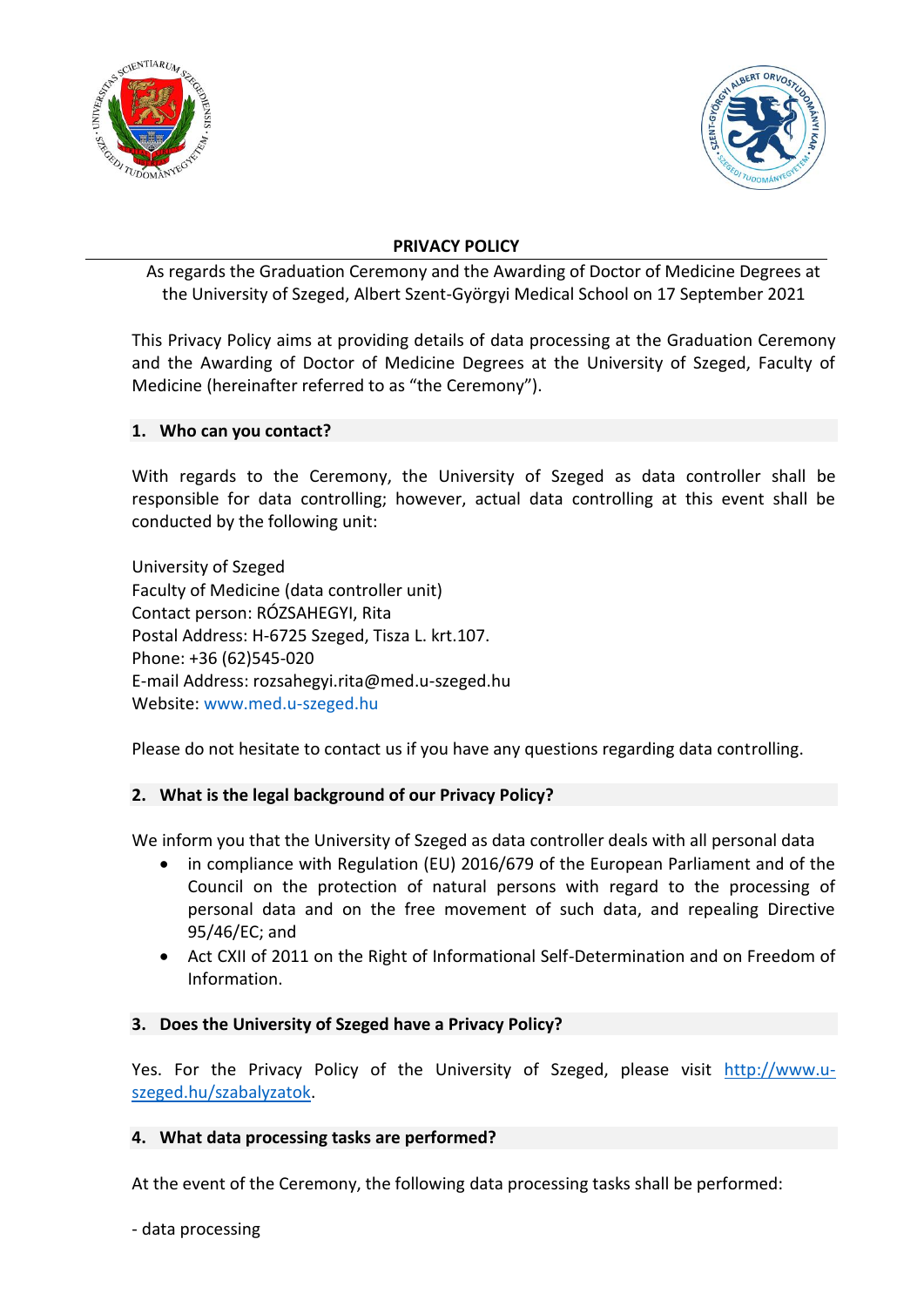| What data are<br>processed?                                                                                                                                                                                                                    | What is the purpose of<br>data processing?                                                            | What is the legal basis<br>for data processing?                                                                                                                                                                                                                                                                                                                                                                                                                                                      | How long are<br>the data<br>stored?                                                                                             |
|------------------------------------------------------------------------------------------------------------------------------------------------------------------------------------------------------------------------------------------------|-------------------------------------------------------------------------------------------------------|------------------------------------------------------------------------------------------------------------------------------------------------------------------------------------------------------------------------------------------------------------------------------------------------------------------------------------------------------------------------------------------------------------------------------------------------------------------------------------------------------|---------------------------------------------------------------------------------------------------------------------------------|
| An e-mail informing<br>students<br>having<br>successfully<br>completed their final<br>about<br>exams<br>the<br>details<br>of<br>the<br>Ceremony                                                                                                | organising<br>For<br>and<br>facilitating<br>communication<br>with<br>the<br>regards<br>to<br>Ceremony | A public capacity                                                                                                                                                                                                                                                                                                                                                                                                                                                                                    | Data processed<br>shall be erased<br>within 1 week<br>following<br>delivery of the<br>e-mails                                   |
| of<br><b>Details</b><br>the<br>Degree, details<br>of<br>Annexes<br>to<br>the<br>Degree, details<br>of<br>the<br>Final<br>Exam,<br>mandatory<br>of<br>disclosure<br>in FIR<br>information<br>Higher<br>[The<br>Education<br>Information System] | Compliance with legal<br>obligations                                                                  | • Act CCIV of 2011 on<br><b>National Higher</b><br><b>Education (hereinafter</b><br>referred to as "Nftv"),<br>and<br>• Government Decree<br>No. 87/2015. (IV. 9.) on<br>the implementation of<br>certain provisions of Nftv<br>(hereinafter referred to<br>as "Nftv vhr")                                                                                                                                                                                                                           | For eighty years<br>following<br>request<br>οf<br>termination<br>of<br>student<br>status<br>(pursuant<br>to<br>Annex 3 of Nftv) |
| provision<br>Data<br>to<br>the<br>National<br>Healthcare Services<br>referred<br>to<br>as<br>"ÁEEK") in order for<br>registration into the<br><b>Basic Registry</b>                                                                            | Center (hereinafter   Compliance with legal<br>obligations                                            | Pursuant to · Section<br>111 of Act CLIV of 1997<br>on Health;<br>• Section $6/A(1)$ a) of<br>Government Decree No.<br>27/2015 (II. 25.) on the<br><b>National Healthcare</b><br>Services Center<br>(hereinafter referred to<br>as "ÁEEK")<br>· Ministerial Order of<br>the Health Ministry No.<br>18/2007 (IV. 17.) about<br>general health care<br>workforce register and<br>register of licensed<br>health care providers<br>further licensing<br>unregistered persons'<br>professional activity. | Data<br>not<br>are<br>stored                                                                                                    |

# **4.3 Taking Pictures**

We inform you that, on the basis of legitimate interests, we take photographs, generally in the form of a crowd. Please note that this event is open to the press.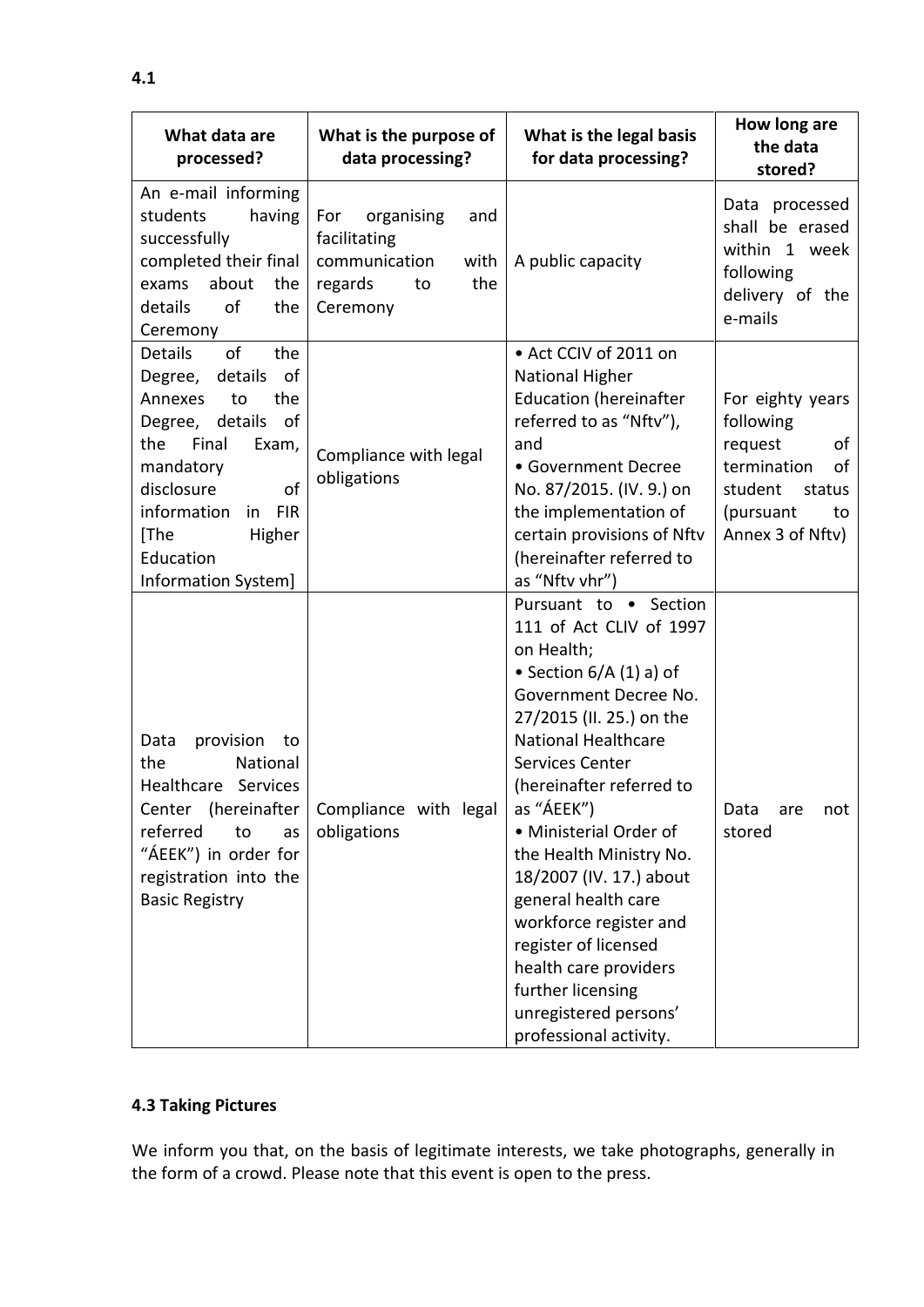According to Section 2:48 (2) of Act V of 2013 on the Civil Code, the consent of the data subject is not required for recording his/her likeness or voice, and for the use of such recording if made of a crowd or in a public event. However, previous information should be given in these cases, so we fulfil the preliminary notification obligation to inform data subjects through this Privacy Policy, and through information displayed at the venue of the Ceremony stating "We inform you that photos will be taken during this event".

As the University of Szeged is dedicated to the protection and safety of all kinds of personal data, and to the respect of privacy, we inform you that we use crowd photographs and all images and recordings made in a public event for the promotion of the event and for marketing purposes through the online and offline channels of the University of Szeged.

According to Section 2:48 (1) of Act V of 2013 on the Civil Code, the consent of the data subject is not required for recording his/her likeness or voice, and for the use of such recording if made of a crowd or in a public event. In the Voluntary Consent Form, under Data processed, pursuant to Article 4 of Act XX of 1996 on Identification methods to replace the use of the personal identification code, we process your name, your name at birth and your mother's name at birth for identification purposes.

| Data processed     | <b>Purpose and legal basis</b>                                        | Data storage period |  |
|--------------------|-----------------------------------------------------------------------|---------------------|--|
| Name (First name   |                                                                       |                     |  |
| and Family name)   |                                                                       |                     |  |
| birth l<br>Name at |                                                                       |                     |  |
|                    | (First name and We process these data to identify the data   Data are | until<br>stored     |  |
| Family name)       | subject, on the basis of the voluntary withdrawal of the voluntary    |                     |  |
|                    | Mother's name at consent of the data subject.                         | consent.            |  |
| birth              |                                                                       |                     |  |
| Signature of Data  |                                                                       |                     |  |
| Subject            |                                                                       |                     |  |

The data subject shall have the right to withdraw his or her voluntary consent at any time. We inform you that the withdrawal of consent shall not affect the lawfulness of processing based on consent before its withdrawal.

#### **5. To whom do we forward your data?**

5.1 Forwarding of personal data to external organisations

In compliance with the Applicable law, your data will be forwarded to the electronic registries of ÁEEK and FIR.

Your data shall be processed exclusively by those persons designated by the Head of the data controller unit in compliance with Section 1 herein, and in harmony with the purpose, legal basis and data storage period detailed under Section 4 herein.

#### **6. Do we collect data about you from others?**

No. We receive the data processed about you from you exclusively, we do not process data about you received from elsewhere.

#### **7. Is there automated decision making in data processing?**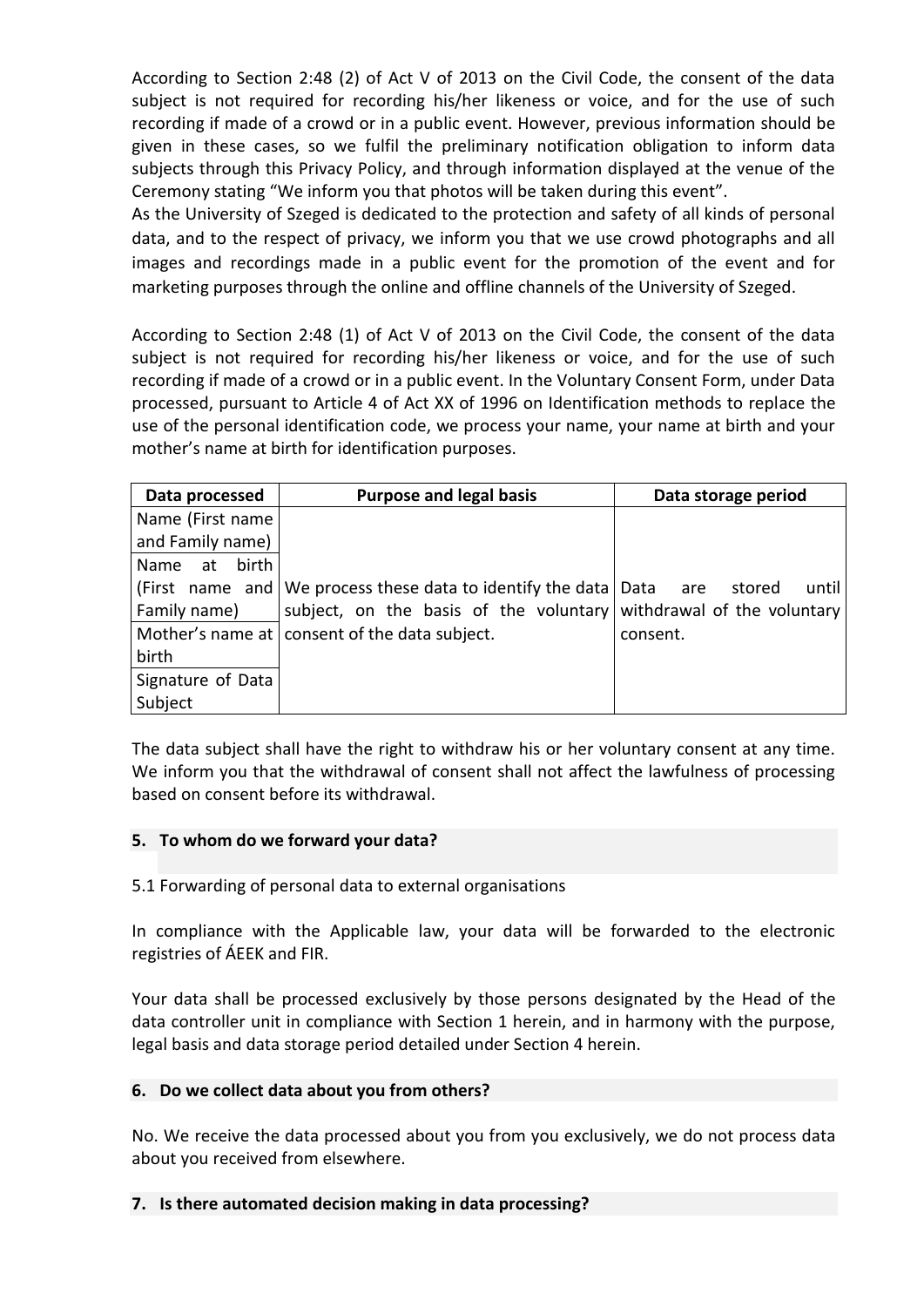## **8. What rights do you have with regards to the program?**

As regards the Ceremony, you have the following rights:

1. Right to information – you have the right to obtain from the data controller (University of Szeged) information on the processing of your personal data.

2. Right of access – you have the right to access your personal data the data controller processes.

3. Right to rectification – you have the right to obtain from the data controller the rectification of inaccurate personal data concerning you.

4. Right to erasure – if data processing is based on voluntary consent and processing is not necessary for compliance with a legal obligation, you have the right to obtain from the data controller the erasure of personal data concerning you.

5. Right to object – you have the right to object to processing of personal data concerning you on compelling legitimate grounds or public interest at any time.

6. Right to restriction of processing – you have the right to obtain from the data controller restriction of processing if, for example, the accuracy of the personal data is contested for a period enabling the data controller to verify the accuracy of the personal data.

7. Right to data portability – upon request, you have the right to receive the personal data concerning you which you have provided to the data controller where: the processing is based on voluntary consent; and the processing is carried out by automated means.

8. Right to legal remedy – you have the right to an effective judicial remedy where you consider that your rights under this Privacy Policy have been infringed.

### **9. What are your remedy options?**

**9.1** You can lodge a complaint with the Data Protection Officer (hereinafter referred to as "DPO") of the University of Szeged:

**Dr. LAJKÓ, Dóra**

Postal Address: University of Szeged, József Attila Tanulmányi és Információs Központ

H-6722 Szeged, Ady tér 10.

Tel.: +36 (62) 342-376, +36 (62) 544-000/2376 E-mail Address: [dpo@gmf.u-szeged.hu](mailto:dpo@gmf.u-szeged.hu)

9.2 You can lodge a complaint with the Hungarian National Authority for Data Protection and Freedom of Information:

> **Hungarian National Authority for Data Protection and Freedom of Information** Postal Address: H-1125 Budapest, Szilágyi Erzsébet fasor 22/C Tel.: +36 (1) 391-1400 E-mail Address: [ugyfelszolgalat@naih.hu](mailto:ugyfelszolgalat@naih.hu)

9.3 You can lodge a complaint with a national court:

Depending on the nature of data protection infringement you encountered, legal proceedings may be initiated even

against the Authority. For details, please visit:<https://birosag.hu/birosagi-szervezetek>

#### **10. Does the University of Szeged have a DPO?**

No.